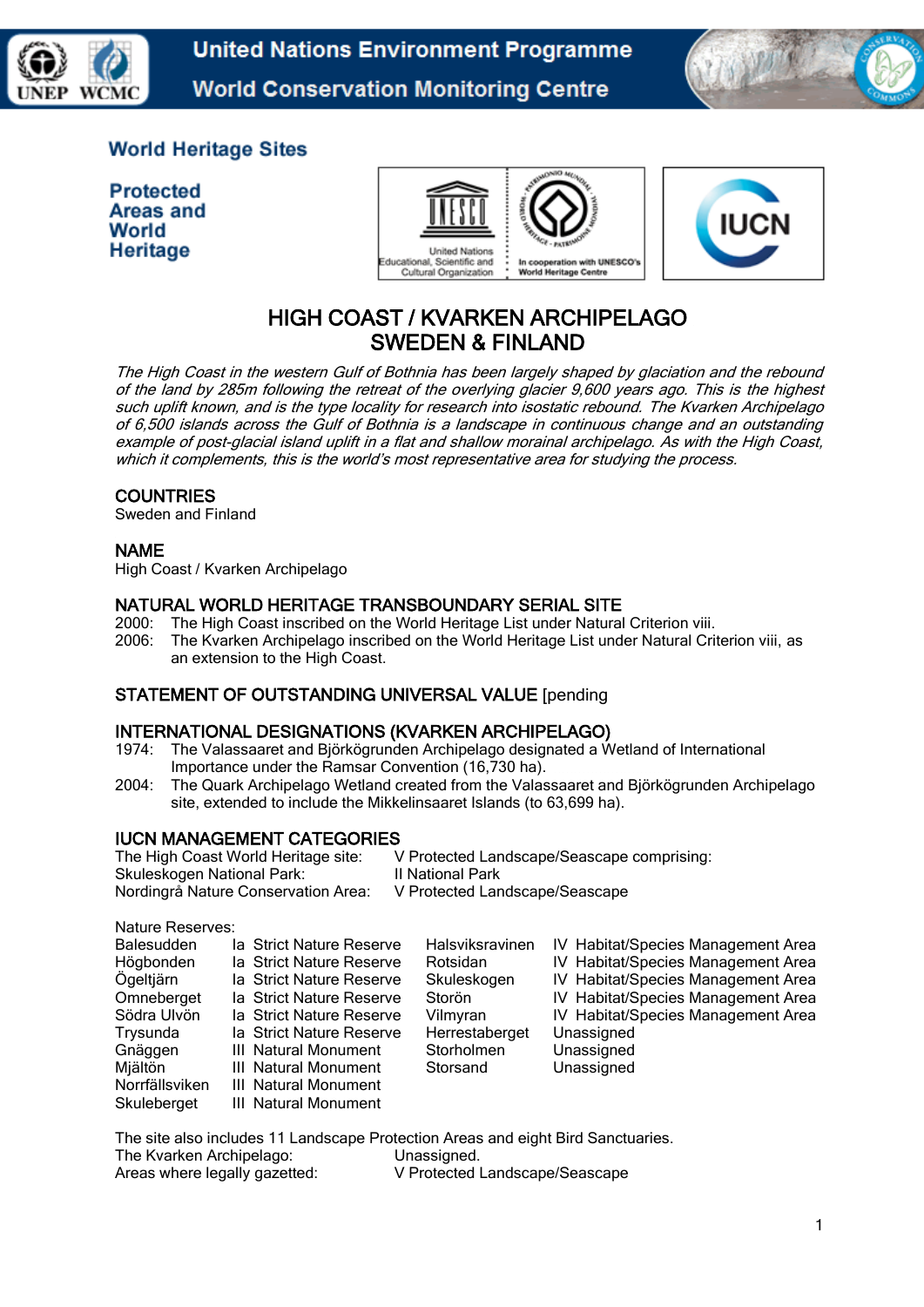#### BIOGEOGRAPHICAL PROVINCE

West Eurasian Taiga (2.3.3)

#### GEOGRAPHICAL LOCATION

The High Coast and Kvarken (Quark) Archipelago lie either side of the Kvarken Strait between the Gulf and the Bay of Bothnia, the northern extensions of the Baltic Sea between Sweden and Finland. The High Coast in Sweden lies about 150 km southwest of the Kvarken Islands in the province of Västernorrland. Its northern boundary lies about 10 km south of the town of Örnsköldsvik. Inland on the west, the border cuts just south of the town of Köpmanholmen, but includes the villages of Docksta and Ullånger. It turns south along the centre of Ångermanälven fjord. The eastern boundary incorporates all the offshore islands, running about 4 to 10 km beyond most of them. The site's geographical coordinates are: 17°54' to 19°13'E, 62°44' to 63°13'N.

The Kvarken Archipelago lies halfway along the west coast of Finland, 10 km northwest of the town of Vaasa between 62°42'N to 63°28'N by 20°37'E to 21°52'E. It lies at the mouth of the Bay of Bothnia, about 150 km northeast of the High Coast in Sweden.

#### DATES AND HISTORY OF ESTABLISHMENT

#### The High Coast:

- 1968: Eight Landscape Protection Areas established in the area;
- 1969: Storsand and Norrfällsviken Nature Reserves and one Landscape Protection Area established;
- 1970: Storön and Gnäggen Nature Reserves established;
- 1971: Södra Ulvön and Herrestaberget Nature Reserves established;
- 1974: Rotsidan,Skuleberget ,Halsviksravinen, Mjältön and Vilmyran Nature Reserves and one Landscape Protection Area established;
- 1975: Storholmen Nature Reserve established;
- 1976: Eight Bird Sanctuaries established;
- 1983: Nordingrå Nature Conservation Area and one Landscape Protection Area established;
- 1984: Skuleskogen National Park established;
- 1985: Balesudden Nature Reserve established;
- 1987: Högbonden and Trysunda Nature Reserves established;
- 1990: Skuleskogen Nature Reserve established;
- 1992: Omneberget Nature Reserve established;
- 1994: Ögeltjärn Nature Reserve established;
- 2000: The whole area granted World Heritage status;
- 2003: Natura 2000 habitats designated within Skuleskogen National Park.

#### Kvarken Archipelago:

- 1974: Two small island groups (Valassaaret and Björkögrunden) designated a Ramsar site;
- 1982-96:Nine nature conservation programs were established in Finland covering shore protection, bird-rich lakes and bays, old-growth forests, an island group and a scenic landscape area; work on these areas is to be completed by 2007;
- 1997: Nature Conservation Act passed, giving the nine nature conservation programs legal support;
- 1998: The Natura 2000 area of the Kvarken Archipelago approved by the Helsinki Commission for inclusion in the Baltic Sea Protected Areas network; work on this is to be completed by 2007;
- 2004: The Valassaaret and Björkögrunden Ramsar site extended to include the Mikkelinsaaret Islands;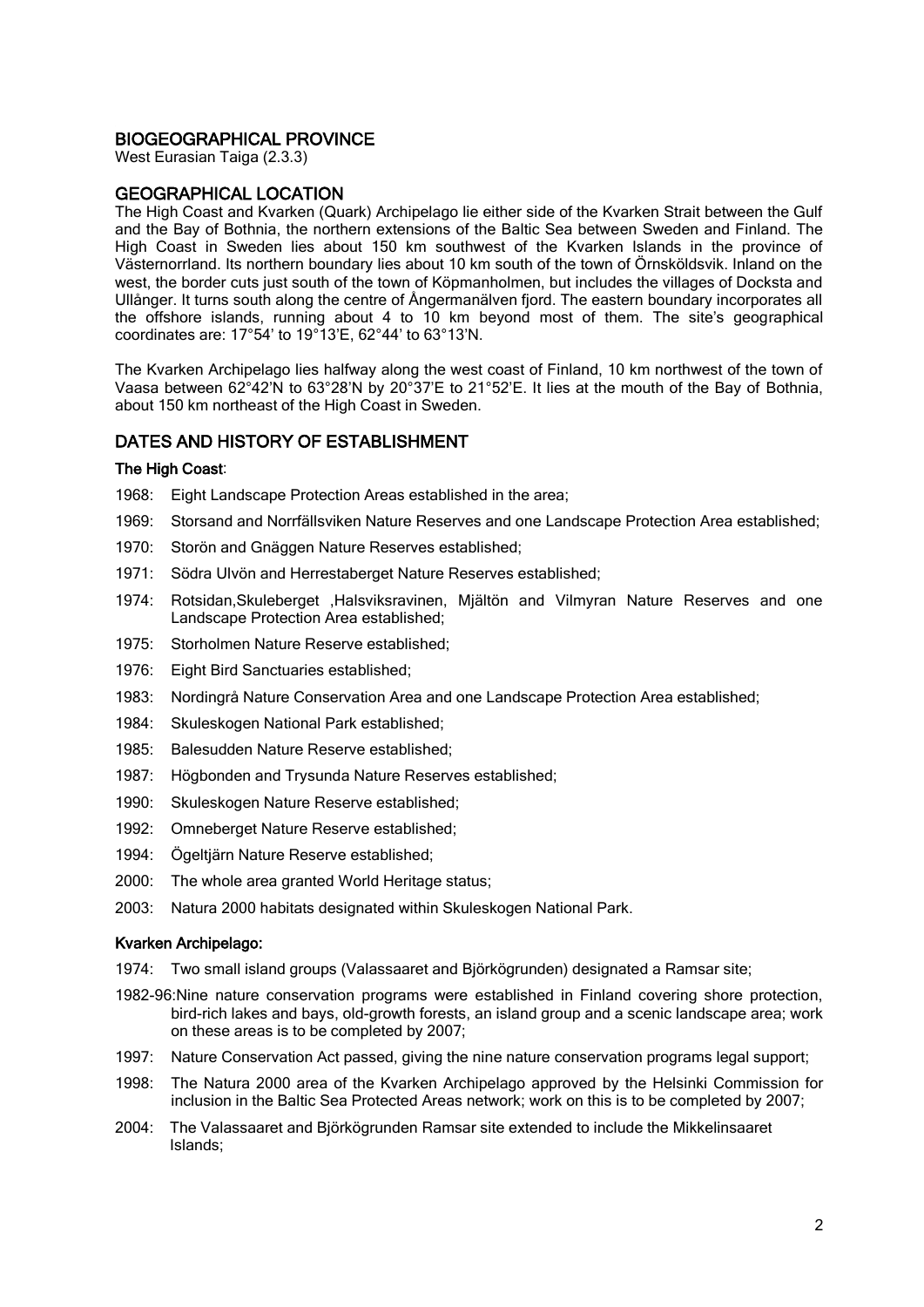2005: The Baltic designated a Particularly Sensitive Sea Area by the International Maritime Organisation permitting coastal states to adopt protective measures against the effects of international shipping.

#### LAND TENURE

The High Coast: The State owns about 5,000 ha, including the land area of the Skuleskogen National Park and most of the nature reserves and bird sanctuaries. The rest of the land is in private ownership. Kvarken Archipelago: Land area ownership is divided between the state which owns 1,878 ha, village communities, and private owners who own 15,615 ha. Sea areas totalling 70,212 ha are in state ownership. The Ministry of the Environment administers the area through the Forest and Park Service and the West Finland Regional Environmental Centre (Vastra Finlands Miljöcentral).

#### AREAS

The total composite area of the High Coast / Kvarken Archipelago site is 336,900 ha: (UNESCO gives 194,400 ha in 2008)

The High Coast totals 142,500 ha: 62,500 ha (43.9%) of this area is land, 80,000 ha (55.1%) is sea. The total includes the following protected areas:

| Skuleskogen National Park:          | 2,950 ha (including 300 ha of sea) |
|-------------------------------------|------------------------------------|
| Nordingrå Nature Conservation Area: | $6.000$ ha.                        |
| Nature Reserves:                    |                                    |

| <b>Balesudden</b> | 934 ha | Skuleskogen     | 97 ha            |
|-------------------|--------|-----------------|------------------|
| Trysunda          | 932 ha | Ögeltjärn       | 72 ha            |
| Högbonden         | 335 ha | Halsviksravinen | 63 ha            |
| Storön            | 302 ha | Omneberget      | 27 ha            |
| Norrfällsviken    | 227 ha | Storsand        | 12 <sub>ha</sub> |
| Skuleberget       | 226 ha | Herrestaberget  | 9 ha             |
| Södra Ulvön       | 200 ha | Storholmen      | 9 ha             |
| Mjältön           | 147 ha | Vilmyran        | 5 ha             |
| Rotsidan          | 112 ha | Gnäggen         | 2 ha             |

The Kvarken Archipelago totals 194,400 ha, in two areas, 15.1% being land, 84.9% being shallow sea: Core Area A to the north: 160,000 ha (16.6% land; 83.4% sea). Core Area B to the south: 34,400 ha (7.8% land; 92.2% sea). A buffer area of 137,700 ha was proposed, 7% being land, 93% being marine.

**ALTITUDE**<br>The High Coast: Sea level to 333m (Dalsberget). Underwater depths exceed 20m. Kvarken Archipelago: Sea level to ~20m which drops by about 8-8.5mm per year.

# PHYSICAL FEATURES

The High Coast of Angermanland is the only hilly coastline in east Sweden, a region of steep-sided flattopped forested hills and cliffy coasts with particularly interesting geology and geomorphology. In many areas the bedrock or overlying deposits are exposed, and are therefore relatively easy to study. In the southwest the underlying bedrock is granite and gneiss, in the north and east there are magmatic rocks including reddish rapakivi granite, gabbro and anorthosite. Throughout the area are seams of diabase, which breaks down into fertile soils, with large diabase slabs in some areas overlying ancient sandstone. The sea floor of the Baltic is also of sandstone, overlain by younger rocks, including Ordovician limestones. The most sharply contoured submarine topography in the Baltic exists close offshore, extending nearby to the deepest point in the Gulf, the Ulvö Trench (-293m). Tides are low, winds having more effect on the water level, and the seas ice over in winter.

The Scandinavian Peninsula was affected by three major ice ages: the Elster, Saale and Weichsel. During the most recent of these, the Weichsel, the vast Fennoscandian glacier ice-cap 3 kilometres thick was centred on, and had its greatest volume directly over, the High Coast area. The greatest extent of the ice cap was around 18,000 years ago. Immediately following the retreat of the ice, the land began to lift, with initial rates of elevation of 100-150mm per year. It is estimated that the total uplift since this time has been around 800m, possibly the highest uplift of any area in the world in recent geological history. The final retreat of the ice from the High Coast occurred about 9,600 years ago,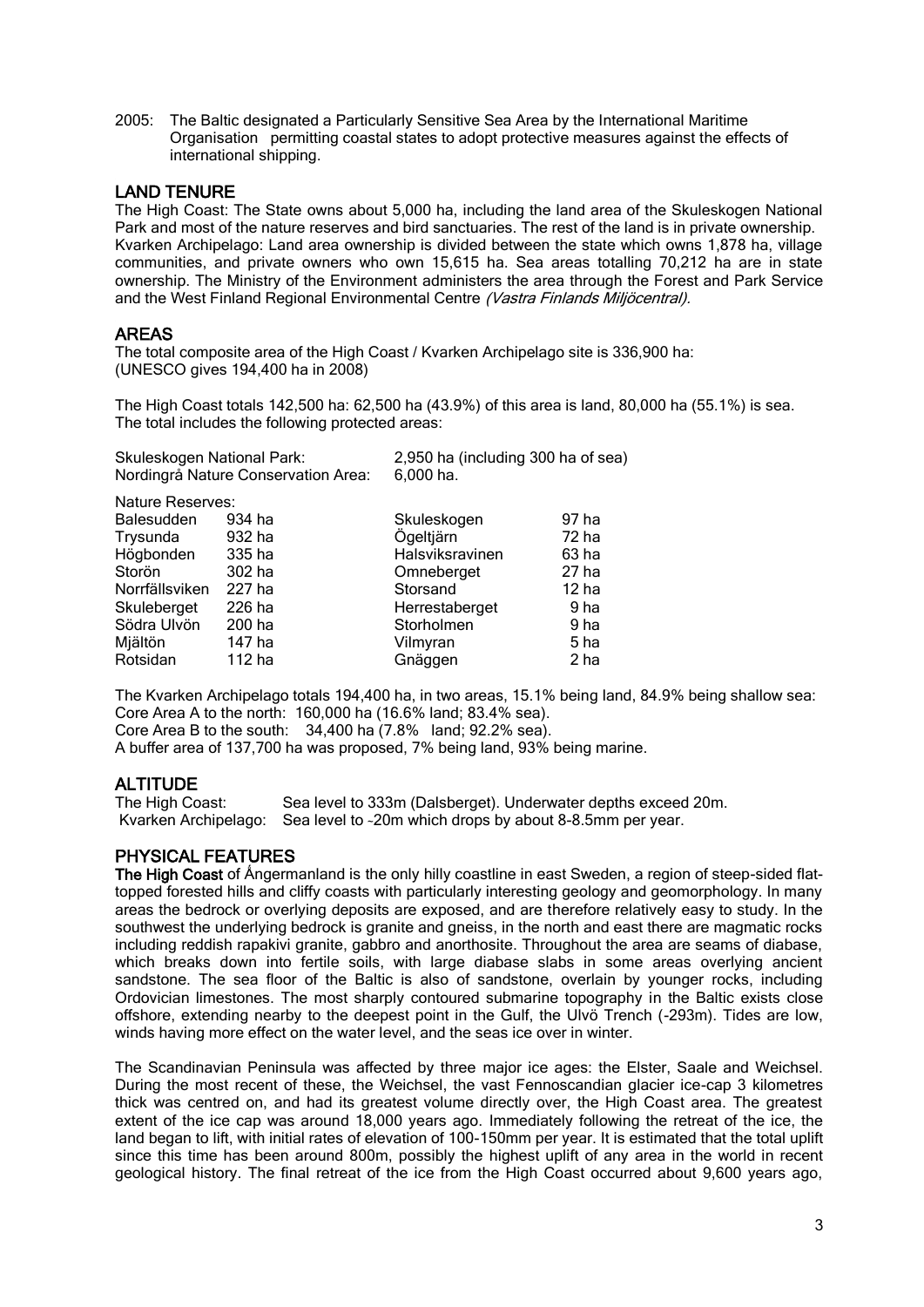when the land was some 285m lower than its current level. The present rate of uplift is about 8mm per year. The geomorphology of the region is shaped by the combined processes of glaciation, glacial retreat and the continuing emergence of new land that has left a mosaic of shallow, sheltered embayments and islands next to deep, open waters resulting in a wide range of habitats. The only other land that has experienced comparable uplift after the last glaciation is southern Hudson's Bay in Canada, where the total isostatic uplift is 272m.

Glaciation has left a strong mark on the landscape. The glacial flow was from the north-west, and this side of the mountains is the most heavily worn. Valleys are oriented northwest to southeast, the southeast sides of the mountains being generally far steeper. Deep grooves have been worn along vast whalebacks of bare bedrock and striated roches moutonées. There are numerous steep faults and fissures, many gouged out by freezing and both glacial and fluvial erosion. At the time of the final retreat of the ice only the highest peaks in the area were above sea level. The highest coastline level is an important geological feature since it left only the areas above this line with untransformed glacial moraines which in many places are the best soils for forestry and farmland. In the High Coast this is at the highest level, some 285m above the current sea level and there are only nine till-capped peaks within the nominated site. Below this height many surfaces were washed clean by the sea, and the moraines sorted and deposited by the sea at lower levels in fields of shingle. Fine clays, silts and sands filled the valley bottoms; larger gravels and rocks were deposited in more exposed areas. As the land continued to rise, salt-water bays were cut off, forming many lakes which have gradually become fresh water

The Kvarken Archipelago off the west coast of Finland extends over some 70 kilometres from east to west and 70 kilometres from north to south, comprising 6,550 low islands. The nominated site contains a major island group, the Björköby Archipelago, with some ten small satellite archipelagoes (Core Area A), and, between 10 to 40 km southwest, five small archipelagoes (Core Area B) (MoE, 2005). It consists of 5.600 islands and islets formed of glacial moraine which are slowly rising from the sea. Its landscape and landforms were created mostly by glacial action over a preCambrian peneplain during the last Ice Age, between 10,000 to 24,000 years ago. They are characterised by extensive moraine deposits, a shallow brackish sea of low 0.4 to 0.5 ‰ salinity, and a shoreline 2,416 kilometres long. The major geomorphologic feature is the unusual ridged fields of De Geer ('washboard') moraines, especially in Core Area A, formed by the melting of the continental ice sheet. Several formations are represented in the site: mainland, island, coasts and open sea including as yet relatively unaltered underwater geological features. As a consequence of the advancing shoreline, islands appear and unite, peninsulas expand, lakes evolve from bays and develop into marshes and peat fens, resulting in an unusual variety of environmental gradients, both topographic and hydrographic. This is well illustrated in the labyrinth of *flad* lagoons and  $q/oe$  lakes along the shallow shores of Core Area B, which is also covered by many glacial erratic boulders. These formations are among the Natura 2000– designated habitats (MoE, 2005)

The last glacier to cover the whole Scandinavian peninsula drained on the east and south towards the present White Sea, Gulf of Finland and Baltic Sea with the Earth's crust depressed beneath it. The total initial depression is assumed to have been about 900–1,000 meters when the Fennoscandian Ice Sheet was 3,400m-3,700 meters thick. The land started to lift 20,000 years ago, as de-glaciation began. During the first thousand years of uplift, the rebound rate was up to 100mm per year. The present uplift rate is 8 to 8.5mm per year, increasing the land area of the archipelago by one square kilometre a year. The formation of new islands occurs because the site is in the centre of the uplift area which is continually emerging from the sea as a result of isostatic rebound following its release from the glacier's weight. The site complements the High Coast World Heritage Site in Sweden 150 kilometres to the southwest which is also slowly rising. At their closest, islands of the two sites are only 7 km apart. The sea at the Northern Kvarken strait is only 25m deep at a sill across the mouth of the Bay of Bothnia: at the present rate Finland and Sweden will be connected by a land bridge across the strait within 2,500 years, when the Bay will become the largest freshwater lake in Europe. Isostatic rebound is likely to continue for 10,000-12,500 years in the Kvarken area and the uplift will probably be between 100 and 125 metres, moderated by a rise in the sea level resulting from global warming. The Archipelago is one of the world's most representative sites of such uplift.

The islands are covered by deposits both glacial and post-glacial: drumlins and flute lines parallel to the flow; hummocky, transverse, terminal and de Geer moraines at right angles to it as well as thick till deposits and a very great number of boulders. The spectacular profusion of the De Geer moraines is the most notable feature. They are exceptionally well formed and are excellent representatives of the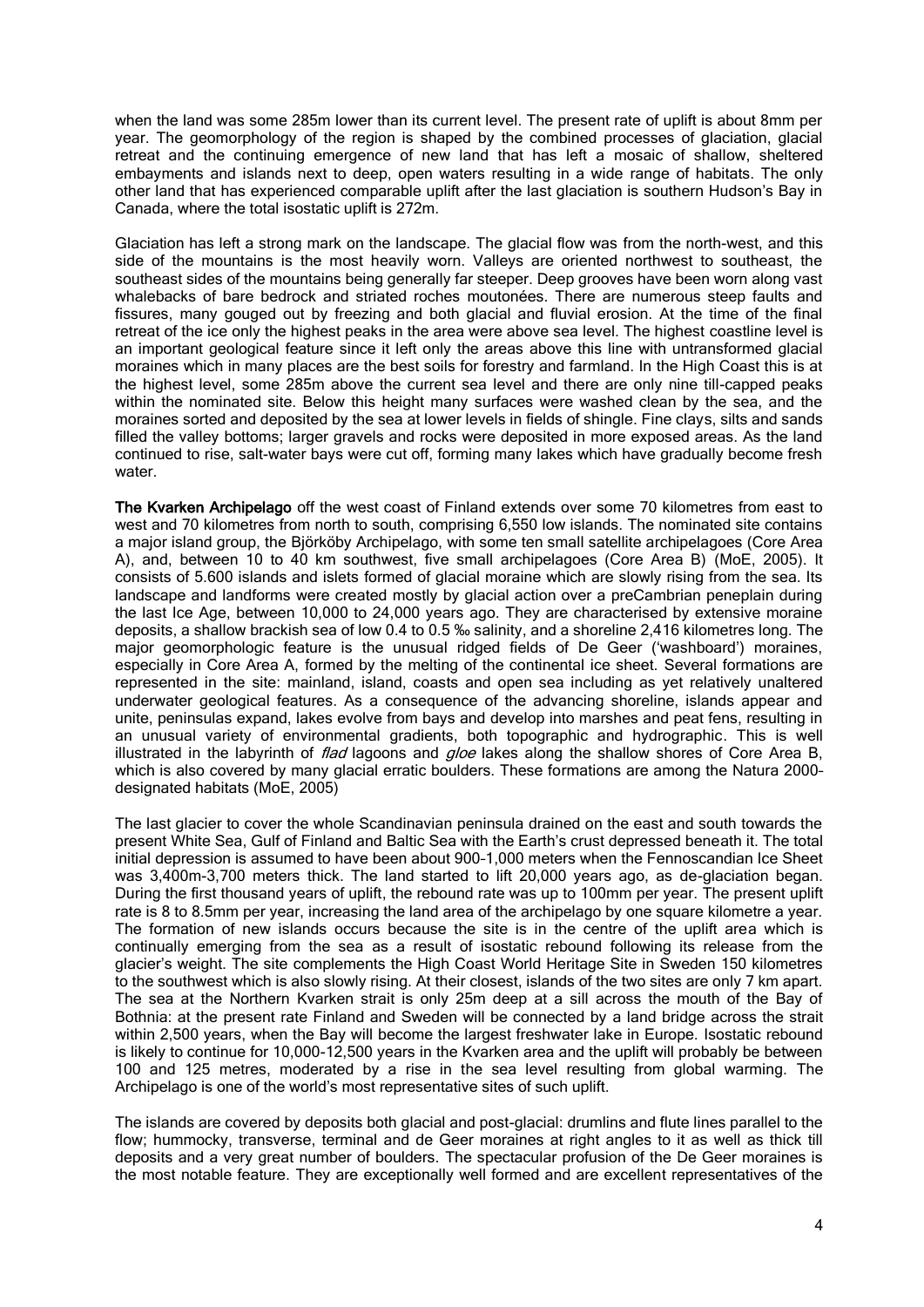form: ridges of bouldery till up to 5m high, 10-50m wide, and in some cases more than 1,000m long, occurring in large fields and compact clusters at 40-300m intervals, mostly in low-lying areas. The melting and disintegrating ice front reached the Kvarken area 10,600-10,400 years ago when the area was covered by a 250-270m deep glacial lake. A floating and fracturing ice front with calving icebergs was typical of glacial marine conditions during this stage. Varved clay chronology has shown that the annual withdrawal of the ice margin was fast, up to 200-500m per year, leaving the regular ridges of till which reflect the probable positions of the intermittently retreating margin of ice. Compared with the High Coast which is ancient, stable and steeply hilly, the Kvarken Archipelago is of low relief, morainal, recent and dynamic. The two post–glacial coasts, high and low, are thus quite complementary.

# CLIMATE

The High Coast climate is cold temperate with an annual mean temperature of about  $4^{\circ}$ C. For half the year average temperatures are below freezing and the low total precipitation is spread over threequarters of the year. In winter the Northern Kvarken strait freezes over, allowing passage between Finland and Sweden. The climate of the Kvarken Islands is southern boreal, influenced by the sea. Snow and ice cover lasts between 140-150 days a year, but rainfall is only 400mm. The annual mean temperature is 3-4°C and is above 6°C during the 150-160 day growing season. The sea is brackish, being reinforced by the vigorous fresh water flow from the many rivers entering the Bay of Bothnia to the north. As a result, the Straits freeze over in winter. Tides are very low but winds and air pressure can create sea level changes of 250cm, the lowest levels occurring in spring, the highest in autumn.

# **VEGETATION**

The High Coast vegetation is typical of west Eurasian taiga, dominated by southern boreal forest, but it shows marked altitudinal zonation and spatial variability, with high floristic diversity, due to the complex pattern of soils and substrate on an uplifted surface of high relief. This includes forests dominated by Norway spruce Picea abies with Scots pine Pinus silvestris on poorer soils, a range of mixed evergreen and deciduous forest types, with mature forests on till-capped plateau tops. The topography and climate together make the area a distinct vegetational boundary zone, blending southern, northern boreal, western oceanic, eastern continental and even alpine plant species, relicts of a colder climate (Dingwall, 2000). It has been affected by the constant exposure of new land and by changing temperatures. Some areas such as the National Park, were also almost deforested between 1860 and 1900. The site is the northern limit for some 40 plants, some which are relicts of earlier slightly warmer conditions, including oak *Quercus robur*, linden Tilia cordata, Norway maple *Acer platanoides* and hazel Corylus avellana. Such populations are particularly important in some of the lower south-facing slopes where the soil is good, as in the nature reserves of Omneberget and Skuleberget. High on the cliffs, particularly on north-facing slopes, there are a number of alpine plants, including purple saxifrage Saxifraga oppositifolia, tufted saxifrage Saxifraga caespitosa, the fern Polystichum lonchitis and the three-leaved rush *Juncus trifidus*. Another characteristic plant is the mountain rock-cress Cardaminopsis petraea, which is abundant in this part of Sweden.

Common shoreline species include green algae *Cladophora* spp., red algae *Ceramium tenuicorne* and Furcellaria lumbricalis and brown algae Pilayella litoralis as well as Bladder wrack Fuscus vesiculosus. The presence of vascular plants and stoneworts in addition to species present in the outer archipelago and its shoreline, are the fundamental differences between vegetation communities of the midarchipelago. The occurrence of species such as perfoliate Potamogeton perfoliatus, horned pondweed Zannichellia palustris and water milfoils Myriophyllum spp. is due to the area's relatively sheltered situation. Stonewort species include bird's nest stonewort *Tolypella nidifica*, a species that thrives in brackish water, and coral stonewort *Chara tomentosa*. Agriculture forms a significant part of the landscape. Other important plant communities occur in lakes, mires and bogs. There is evidence of wheat and barley having been grown in the area some 4,000 years ago when the temperature was some 2-3°C warmer.

The Kvarken Archipelago is a dynamic landscape, most obvious in flat and shallow areas where uplift is supplemented by sedimentation. The continually emerging shores are colonized by pioneer species which are gradually replaced by a succession of plant communities as the land rises in various ways due to the large number of environmental gradients. They are also acted on by waves and ice-drift, seawater salinity, substrate, topography, microclimate, chemical and physical properties and distance to the mainland. The result is that the seashore habitats are very heterogeneous and biodiverse and represent several Natura 2000 coastal habitat types. They are also highly productive due to phosphaterich water from the north and nitrate-rich water from the south, and combine freshwater and marine species as the salinity decreases from 5-6 ‰ in the south to 3-4 ‰ in the north of the islands. In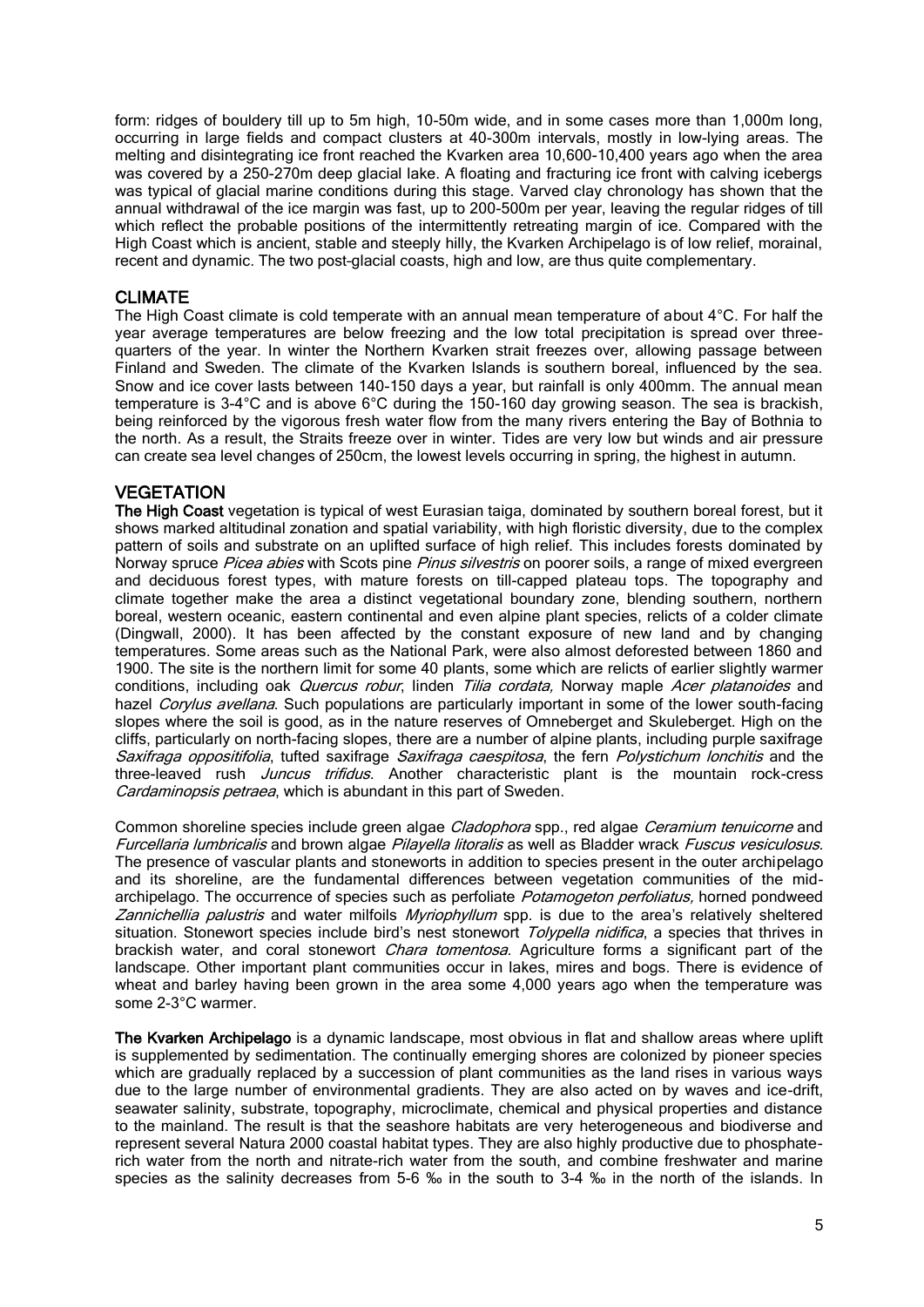addition to these factors, the mild climate has resulted in many southern species finding their northern limit of distribution here.

The two major marine habitats are hard, stony, bouldery bottoms, and shallow vegetated mud bottoms often covered by meadows of weed. Both are important to spawning fish. The brackish water ecosystems grade to freshwater systems when a half-closed bay (flad) between the ridges of till becomes a closed lake  $(gloe)$ , each with its adapted plant community from pondweeds such as Potamogeton spp. and stoneworts *Chara* spp. to thickets of the reed *Phragmites australis*. The intertidal zone is heavily stressed and eroded by ice in winter, which favors annuals such as the endemic hairgrass *Deschampsia bottnica*, found only in the Gulf of Bothnia and eyebright *Euphrasia* bottnica. The deltas of several local streams and a river are also rich breeding grounds for fish.

The flat landscape provides very good conditions for wetland development. The succession from shallow bays to wetlands occurs by overgrowth to swamps or swamp forests, by the formation of peatland in a herb-rich marsh, or by peat forming directly on the newly exposed shore. Interactions between the many processes create habitat diversity, from young sedge-dominated shore swamps to complex mires and bogs, with nutrient-poor peat mosses of *Sphagnum* sp. as the dominant species. Other typical wetland plants include various sedges, like bottle sedge *Carex rostrata*, white sedge *C*. canescens, common bog-sedge C. limosa, tall bog-sedge C. magellanica, marsh cinquefoil Potentilla palustris, common cotton-grass *Eriophorum angustifolium*, bogbean *Menyanthes trifoliata*, and cranberry Vaccinium oxycoccus.

The shoreline vegetation belts characterise each phase of the uplift, graduating from pioneer plant communities close to the water to a climax forest ecosystem inshore, in chronological sequence which, as the archipelago is flat, give uplift-related dating precise to within 10 years. The plants of the Archipelago are typical for the region. On land the succession is from shore meadows through herb-rich scrub with sea buckthorn Hippophaë rhamnoides and a continuous belt of grey alder Alnus incana, through rowan Sorbus aucuparia, aspen Populus tremula and birch Betula spp. to climax forest dominated by Norway spruce Picea abies and other conifers. Sixteen species are isolated glacial relicts endemic to the Baltic.

#### FAUNA

The High Coast's terrestrial fauna is typical for the region, but the range of marine habitats provides for a mix of marine, brackish and freshwater species. These are low in diversity but high in populations for some of the macrofauna, some of which are relicts of earlier periods, others at the extremes of their latitudinal and environmental distribution (Dingwall, 2000). All are tolerant of the varying salinity of the brackish water, which off the High Coast ranges between 3 and 6 ‰. There is a major sill across the bottom of the Kvarken Straits at about 25m. Species numbers decline abruptly at the Gulf's entrance from the Baltic and continue to decrease northwards - from 41 fish species in the Baltic to 20 species in the Gulf and only 6 in the Bay of Bothnia. The consequence is that the northern part of the site is near the northern limit of several species. Two northeastern Atlantic seal species are present in the waters off the High Coast, the ringed seal *Phoca hispida* and the grey seal *Halichoerus grypus*. The latter occurs in greater numbers, although there are no suitable haul-out areas for the large gatherings of grey seals which are found in the Northern Quark Archipelago and south of the High Coast.

Saltwater and fresh water fish species regularly occur and reproduce along the High Coast within shallow and deep-water areas of the Archipelago. Warm-water species found in shallow waters include perch Perca fluviatilis and roach Rutilus rutilus. Cold-water species of fresh and salt-water origin are the white fish Baltic herring Clupea harengus, salmon Salmo salar, four-horned sculpin and eel pout Zoarces viviparus. Immigrant species include sprat Sprattus sprattus, cod Gadus morhua (VU) and European flounder Platichthys flesus. Fish are only found in deeper waters in the summer. Shoreline fauna species include the acorn barnacle *Balanus improvisus*, the common mussel Mytilus edulis, the coralline Electra crustukenta and the freshwater snail Theodoxus fluviatilis. Shallow water crustaceans include the amphiopods *Gammarus zaddachi, G. oceanicus* at its northern limit, G. salinus, Pallasea quadrispinosa, a relict species primarily found in fresh water and Corophium volutator. Several snail species are found in the mid-archipelago zone: Paludestrina jenkinsi, Theodoxus fluviatilis, Lymnaea peregra and Bithynia tentaculata. The benthic fauna of the deeper waters is dominated by a small number of species. These include the isopod *Saduria entomon*, the amphipod *Monoporeia affinis*, the Baltic mussel *Macoma bathica*, a few semi-pelagic opossum shrimp species (Mysidae) and the common sea snail Liparis liparis.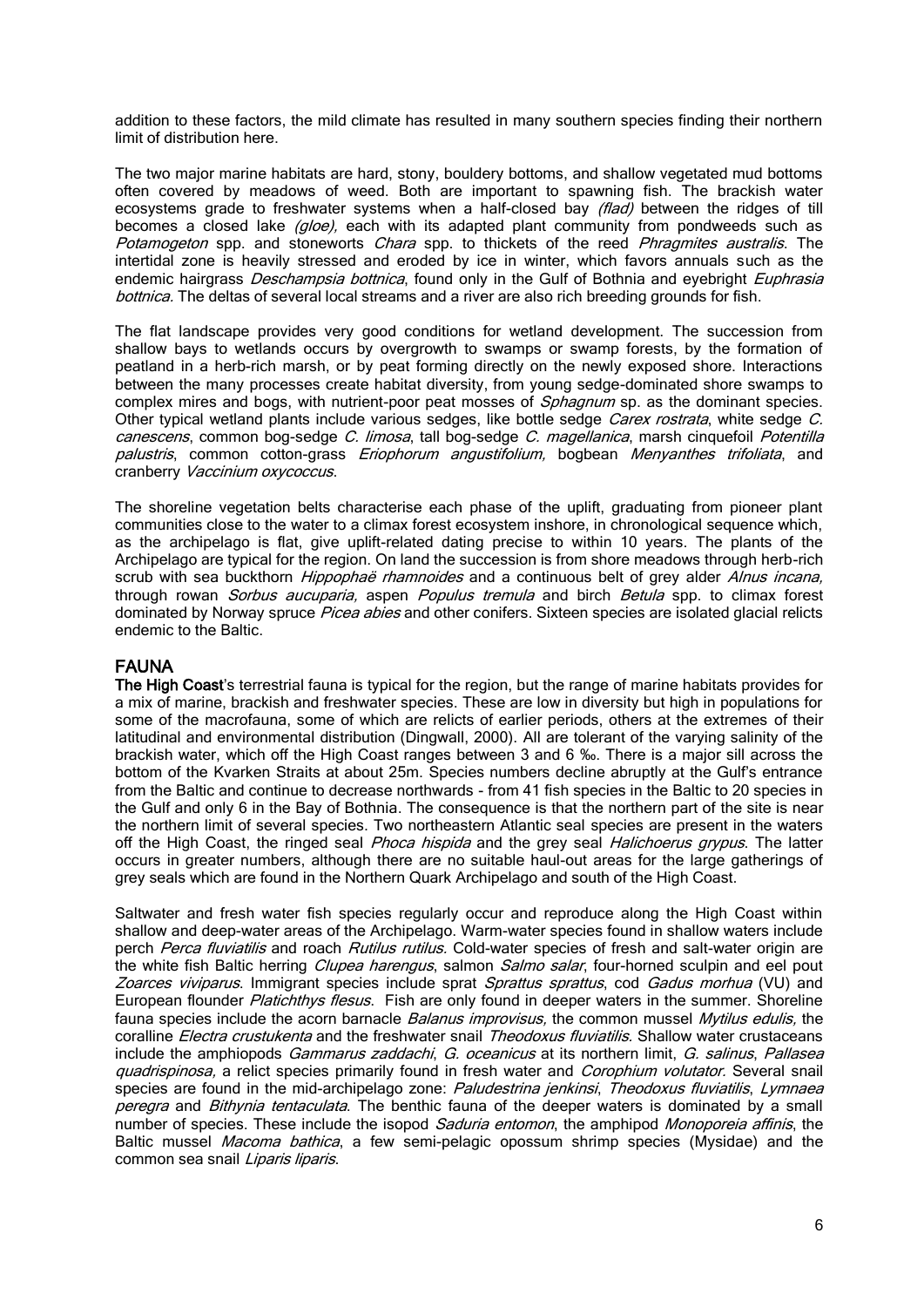Terrestrial mammals occurring within the High coast region include Eurasian lynx Lynx lynx, brown bear *Ursus arctos*, roe deer *Capreolus capreolus*, elk *Alces alces* and numerous rodents. The terrestrial birdlife is rich, reflecting the diversity of habitats. The coastal birdlife is typical for the region but offshore islands are of some importance to seabirds. A 1987 survey found 6,000 pairs, of 24 species. Gnäggen Island Nature Reserve is particularly important for nesting guillemots Uria aalge and razorbills Alca torda. Other species include corncrake Crex crex, spotted crake Porzana porzana, redbreasted flycatcher *Ficedula parva*, nightingale Luscinia megarhynchos, Bohemian waxwing, Bombicilla garrulus, marsh warbler Achrocephalus palustris and Blyth's reed warbler Acrocephalus dumetorum. These species are mainly found on the larger islands of the archipelago, such as North and South Ulvön and on the eastern edge of the mainland near the coast. Species found in Skuleskogen National Park within the nominated site include willow grouse Lagopus lagopus, Siberian jay *Perisoreus infaustus* and rustic bunting *Emberiza rustica*. All seven of Sweden's woodpecker species are found here.

The Kvarken Archipelago is on an important migratory route and offers excellent breeding habitats for birds: There are important Baltic populations of black guillemot Cepphus grille (6,000 pairs, a quarter of the Baltic population) and razorbill Alca torda (1,000 pairs); also Caspian and Arctic terns Sterna caspia and S. paradisea, whitetailed eagle Haliaetus albicilla (35 pairs), osprey Pandion haliaetus and great scaup Aythya marila. Thousands of roughlegged buzzards Buteo lagopus and cranes migrate through. Animals living in the Archipelago are typical for the region: grey seal *Halichoerus grypus* and ringed seal *Phoca hispida* from the gulf of Bothnia, breed on the ice in spring. As with the plants, the mild climate encourages many southern species of animals which come to their northern limit of distribution here.

# CONSERVATION VALUE

The unique value of the High Coast area is in its unusual geological and geomorphological history of extreme coastal uplift; related ongoing changes are recorded in both the vegetation history and the cultural development of the area. The sites lie within a WWF Global 200 Marine Eco-region and contain a Ramsar Wetland. The Kvarken Archipelago and Skuleskogen National Park include EU Natura 2000 habitats. The Kvarken Archipelago is an outstanding example of the continuing geological process of post-glacial uplift. It is the world's most representative area for the geological and biological study of the process in flat and shallow moraine archipelagoes, complementing the High Coast World Heritage site across the Gulf, of which the Kvarken Archipelago is seen as a natural transboundary extension.

# CULTURAL HERITAGE

There is a record along the High Coast of human presence in the late Stone Age from dwellings about 4,000 years old. An important Iron Age village, Gene, which lies near the northern boundary of the site has been excavated and restored, and there are once-coastal grave mounds dating from about 3500- 2500 years ago. There are also remains of longhouses dating back to around 100-600 AD. More recent remains of fishing camps with log cabins date back to the 16th century, the end of a period when a series of 12 mysterious stone labyrinths or mazes were built. Some areas were used as mountain pasture in the  $19<sup>th</sup>$  century. The historical succession of settlement followed the changing level of the coastline: the oldest remains now lie some distance up the hillsides. In the present century there was a major growth in population with increased land under cultivation and large numbers of trees cut down for industry.

Settlement on the Kvarken islands is traced back to 1800-1600 BC, mainly by fishermen and seal hunters. Permanent fishing villages grew up in the  $14<sup>th</sup>$  century although some islands were uninhabited till the 19<sup>th</sup> century. Farming and summer pasturing on the seashore meadows was less important. But nearby Vaasa was the main trading centre of the Gulf of Bothnia and some islanders made a living from the many wrecks and from small sea-related industries.

#### LOCAL HUMAN POPULATION

The High Coast site is a mosaic of natural and manmade landscapes inhabited by approximately 4,500 people in several small settlements, including the large villages of Docksta and Ullånger and Mjällom. Human activities are mainly fishing, small-scale agriculture with growing employment in tourism. Despite this, rural depopulation is occurring, and was seen as a problem in the World Heritage nomination: there are few remaining farmers and commercial fishing has virtually ceased.

The Kvarken Islands' present population is about 2,500, a third being farmers and fishermen. Pasture and haymaking in coastal meadows were common until the 1950's and 1,000 ha are still grazed by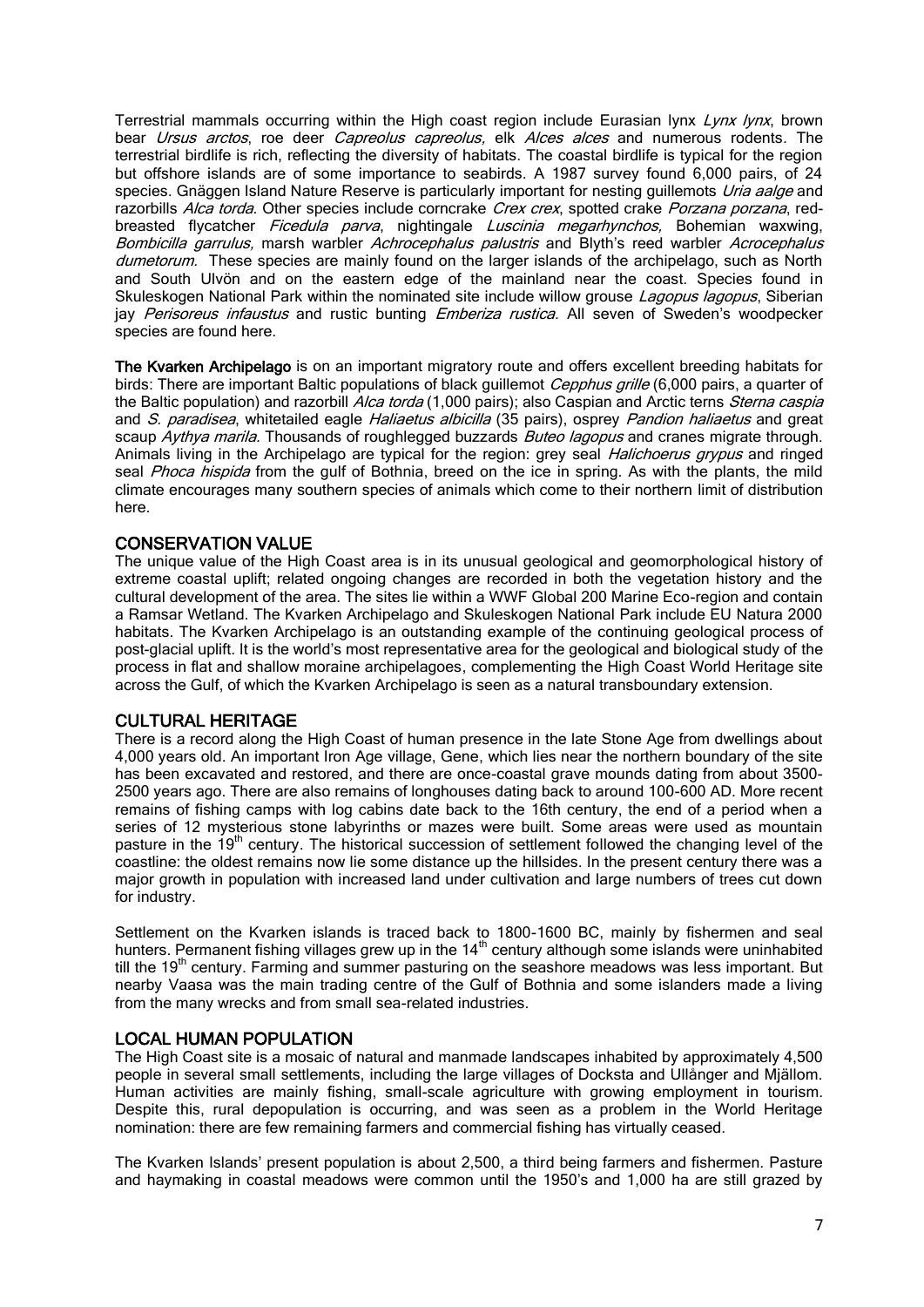sheep. To increase hay production, forests in the upper alder belt were frequently partially cut to make forest meadows, and moors were fired, and are still fired, to improve the grazing. Forest trees were lopped for timber and firewood. A type of slash and burn farming was practised on some islands until the beginning of the 1990s. The main present activity surrounds the 600 summer cottages, many once fishermens' huts left with their harbours far inland by the uplift. The largest village communities in the core area are Björköby, Replot, Norra Vallgrund, Södra Vallgrund, Maxmo and Sundom.

# VISITORS AND VISITOR FACILITIES

In the High Coast region there were over 3,000,000 visitors in 1993, largely between June to August, with a short period of winter sports and skiing in March. These figures include the towns of Kramfors and Örnsköldsvik which lie just outside the World Heritage nominated area. There are a number of interpretation centres, including a Nature Centre, and six additional tourist centres open during the summer. In addition there are substantial museums near the site in Härnösand and Örnsköldsvik, There is a large number of hotels, cabins, hostels and camping grounds within the site. Camping is actually permitted in any area for periods of up to 24 hours. There are also many hiking trails, including the 127 km High Coast trail, and biking, climbing, canoeing and fishing are popular.

In the Kvarken summer cottagers and sailors are the main visitors and there are 5,000 registered small boats in the islands. 200,000 tourists visit each year, and their numbers will increase. Plans for tourism and recreation to develop, monitor and guide sustainable tourism have been drawn up and the provision of infrastructure has begun: old coastguard and pilot stations will become bases for guided walks; and canoeing, fishing, hiking, bird-watching and accommodations are available. The Terranova visitors' nature centre is in the nearby town of Vaasa.

# SCIENTIFIC RESEARCH AND FACILITIES

As the site and type locality of the highest isostatic uplift known, the High Coast has been the centre for research on the subject for many years; the highest shoreline in the Baltic was mapped as early as 1888. Plant succession in the area is also well documented: between 1996 and 1998 a comprehensive vegetation survey of marine habitats of the High Coast was made. The terrestrial biota has been less studied. Owing to its dynamic nature the Kvarken Archipelago is an important scientific resource for understanding the processes of glaciated land uplift which originated with the theory of isostatic rebound first advanced by the  $19<sup>th</sup>$  century geologist G. de Geer after whom the morainal ridges are named. It is also valuable for studying island biogeography where, as defined by Wilson & MacArthur in 1967, biodiversity depends on the size and age of the island and on isolation from sources of seed. Due to the continuous uplift, these factors vary in time and space amongst the large number of islands of different sizes and ages, and are easily studied and analysed. Among other subjects are the development of terrestrial, freshwater, and brackish water ecosystems, the primary succession from exposed shorelines to climax forests on moraine shores, the transition from brackish to freshwater ecosystems, the successive stages of peatland ecosystems and the evolution of meta-populations on isolated islands. Biologically, these areas are highly productive and form very special habitats of significant ecological value. Knowledge related to the behaviour of their meta-populations is a key factor in the field of conservation biology. The Valassaaret Biological Station on Ebbskär island monitors bird populations and runs educational programs (MoE, 2005).

# MANAGEMENT

The High Coast: Management is a complex issue in this area. There are management plans for all of the Nature Reserves and the National Park, but protected areas constitute only 18% of the area (Dingwall, 2000). The remaining land is largely under private ownership, but further regulations may still apply. The site falls within the jurisdiction of two municipalities: Örnsköldsvik and Kramfors, both of which adopted development plans in 1990. The site falls within the Västernorrland County which develops policies such as for logging. For some time a management plan for the area has been worked on, prescribing policies for its long-term development. It focuses on the management of its special assets: the geological and biological phenomena related to land uplift, the marine environment and the natural beauty of the landscape. A management committee was formed for the High coast area, with representatives from the County Administrative board, the municipalities of Örnsköldsvik and Kramfors, as well as the County Forest Board. Combined with new and more powerful environmental legislation enacted in Sweden in 1999, greater protection for the site should be achievable.

The Kvarken Archipelago: The Regional Council of Ostrobothnia promotes the sustainable development and protection of the islands, and funnels the funds for various EU financed programs, including for special status for a buffer zone within its plan. The main responsibility for nature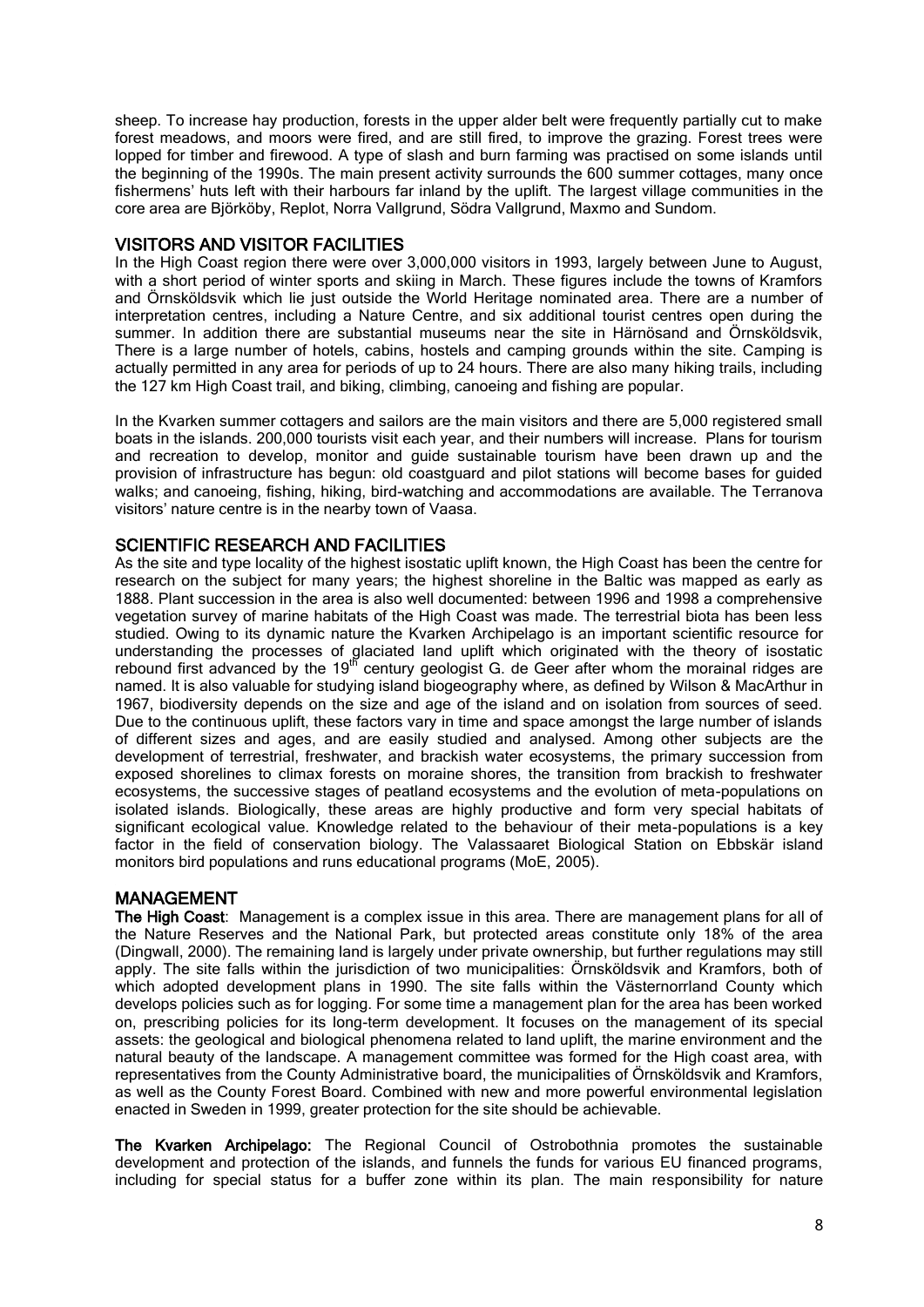conservation and environmental protection rests with the Metsähallitus (Forest and Park Service) and the West Finland Regional Environmental Centre which controls most land-uses, regulates and permits small-scale farming, fishing and forestry. The municipalities are responsible for planning and land use within their jurisdictions. Detailed management plans for the area include recent local shore master plans for the Archipelago by the municipalities of Malax, Vaasa and Korsnäs and plans for the Mikkelinsaaret islands and for the Lappörana, Slåttskäret and Rönnskäret islands in the Björköby Archipelago. Under the Regional Environmental Centre, two working groups are to be established. One to coordinate the land-uses, conservation and management of the existing mix of protected and unprotected private, municipal and state lands. The second will promote sustainable tourist and other enterprises. Both eventually will share common guidelines with their Swedish counterparts. The Kvarken Council is a cross-border association to promote cooperation between Finnish and Swedish municipalities in the same areas through the Kvarken-Miljö and other projects. Designation as a transboundary extension of the Swedish High Coast World Heritage area where the geologic processes are complementary, is being agreed (MoE, 2005).

The site contains some areas yet to be protected by national legislation. At present, 80% of the nominated area and one third of the Kvarken Archipelago land area is protected in various ways. The most important areas are included in the Natura 2000 network (106,365 ha, of which 91% is sea), Nature Conservation Programs (85,740 ha) and under the Nature Conservation Act (32,890 ha) (MoE, 2005). These representative habitats are governed by the EU Directives on Habitats and Birds. At present, about half the total area of the Archipelago is not included in Nature Conservation Programs or the Natura 2000 network (which is expanding), mainly areas of sea administered by the Government and some lands associated with the villages on Replot and Björköby Islands. The programs, administered by the West Finland Regional Environmental Centre, cover the protection of shores, the Mikkelinsaaret islands, bird-rich lakes and bays, old-growth forests and a scenically remarkable landscape area around Björköby. The process of establishing them takes several years and requires statutory regulation for each conservation area. The authorities negotiate with landowners in implementing conservation. Such areas are either bought by the state, or privately owned with restrictions on the usufruct. Activities that threaten the conservation status such as visiting certain areas during the bird breeding period are prohibited, but fishing, hunting and the collection of berries and mushrooms are generally allowed. Monitoring programs are carried out for uplift, flad and gloe formation, primary forest formation, bird species and visitors; also for sea water quality, invertebrates, macro-vegetation and fish.

#### MANAGEMENT CONSTRAINTS

The multiple ownership of the High Coast area and the original lack of a single management agency or policy presented problems for unified management of the area. The need was recognised in the nomination, a management plan was drawn up and a management committee established. Developmental pressures include construction of masts and power-generating windmills and dredging of shallow areas. There is also a considerable number of roads in the site, including a major motorway and one of the world's longest suspension bridges, built in recent years. Other pressures on the site are not considered to be great. The worst impacts of acid precipitation appear to be in decline, as is pollution discharge, so that these may be some of the cleanest seas in the region.

In the Kvarken islands, the recent presence of environmental toxins greatly reduced the populations of grey seal and white-tailed eagle but they have recovered and at present there are no serious problems on land except for invasion by American mink. However, farming and forestry has increased the acid water run-off from drained sulphate-rich soils and have reduced fish populations. Continual dredging of boat channels creates some disturbance and Replot village on the main island which is connected by road to the mainland may become the terminus for a ferry service to Sweden. There is also some eutrophication in sheltered bays and some risk of oil spills and pollution by pulp industrial waste.

# COMPARISON WITH SIMILAR SITES

In the Gulf of Bothnia, there are many archipelagos with moraine landforms and glacially sculpted bed rock morphology, but none of these sites has the geological diversity of the Kvarken Archipelago. The High Coast in Sweden, being an uplifted hilly area of the same rebound, is complementary in its display of glacial features, although its steep topography makes its plant communities more stable and less influenced by the timescale of the land uplift. Instead, species specialization and adaptation are favoured, as well as the long-term survival of relict species. Its succession reflects a timescale precision of 10-100 years where the archipelago, being flat, can yield a dating precision of about 10 years though only for the last 2,000-3,000 years. Land uplift, brackish water environments, sea level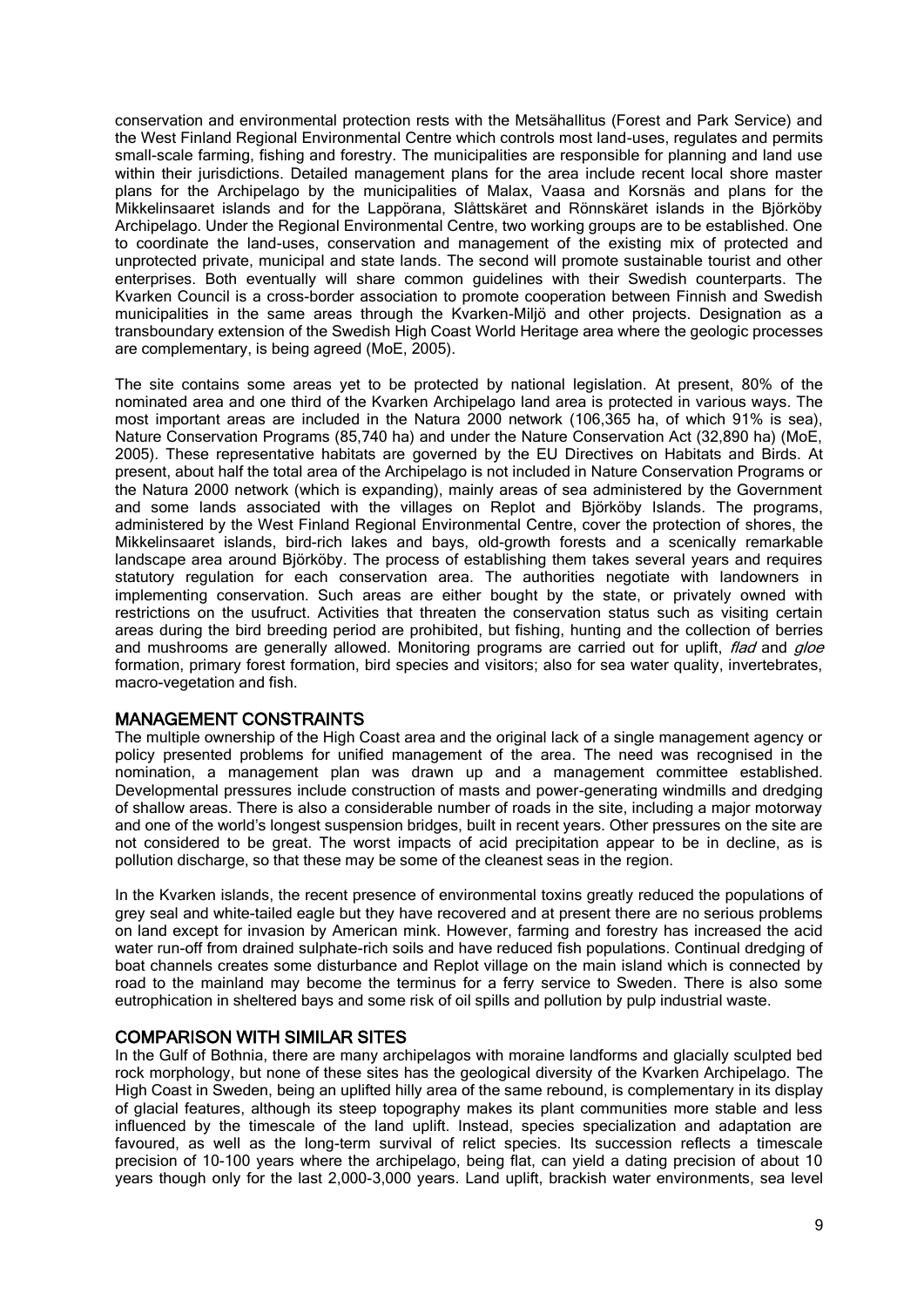fluctuations, and a lack of tide are features that both have in common. Ecosystems and plant communities are also similar, but differences in topography and geomorphology imply different ways of adaptation to the ongoing land uplift in time and space. Within the West Eurasian Taiga, the Laponian area and West Norwegian Fjords do not illustrate isostatic rebound as well as the two sites. As for the uplift of two more closely related non-WH sites: that of the Skargard Archipelago off Stockholm lacks glacial till deposits; and that of the northern and western White Sea shores on the periphery of the Fennoscandian shield is only 1,0-2,5 mm per year. Drumlins, end moraines and De Geer moraines do occur there but do not form archipelagos.

In North America, the uplift of the St Elias coast in Alaska is far greater but is due to tectonic movement. The area around Richmond Gulf, southeastern Hudson Bay, has a similar history of glaciation and uplifted land. Deglaciation occurred about 1,000 years later and the present uplift rate is higher at 11-13mm per year. It also lies on a Precambrian bedrock peneplain, with deep paleozoic sediments, but unlike the boulder-rich moraine of the archipelago, the moraines of Hudson Bay are boulder-poor, being softer rocks. De Geer moraines, drumlin fields, transverse moraines and hummocky moraines occur there but do not form archipelagos. The wide low-lying western coasts of Hudson Bay area are a wetland-dominated tundra, which is lacking in the Northern Kvarken. The east coasts resemble it more, having a more broken topography and thin stunted forests. But the climatic, topographic, and geomorphological differences are considerable and make the area less nutrient-rich and diverse than the archipelago. The sub-arctic macroclimate of Hudson Bay with permafrost, salt water, strong winds, and a deep, long lasting snow cover affect the structure and dynamics of its coastal ecosystems more than land uplift, the effects of which are more obvious in the Kvarken Archipelago.

#### **STAFF**

High Coast: No information is available.

Kvarken Archipelago: The Forest and Park Service in Vaasa has 8 employees administering local state-owned protected areas. The West Finland Regional Environmental Centre has 20 employees responsible for privately owned areas. Training of conservationists and administrators is done by several institutes and universities.

#### BUDGET

High Coast: No figures are available, but the state provides funding for the management of the National Park, Nature Reserves and historical sites.

Kvarken Archipelago: The state subvents agriculture, forestry and fisheries, research and geological surveys and buys land for conservation where it can. The EU funds nature conservation projects, the local Natura 2000 network and interregional cooperation through Interreg Kvarken MittSkandia which funds the Kvarken-Miljö project among others.

#### LOCAL ADDRESSES

Swedish Environmental Protection Agency, Blekholmsterrassen 36, Blekholmsgatan 5, S-106 48 Stockholm, Sweden.

Länsstyrelsen i Västernorrlands län, Sektionen för naturvård och miljöövervakning, S-871 86 Härnösand, Västernorrland, Sweden.

Geologiska Undersökning, Box 670, S-751 28 Uppsala, Sweden.

Metsähallitus (Forest & Park Service), West Finland Natural Heritage Services, Hovioikeudenpuistikko 16, 65100 Vaasa, Finland.

West Finland Regional Environmental Centre, PB 262, Fl-65101, Vaasa, Finland.

Swedish Environmental Protection Agency, Blekholmsterrassen 36, Blekholmsgatan 5, S-106 48 Stockholm, Sweden.

Länsstyrelsen i Västernorrlands län, Sektionen för naturvård och miljöövervakning, S-871 86 Härnösand, Västernorrland, Sweden.

Geologiska Undersökning, Box 670, S-751 28 Uppsala, Sweden.

#### **REFERENCES**

The principal sources for the above information were the original nominations for World Heritage status.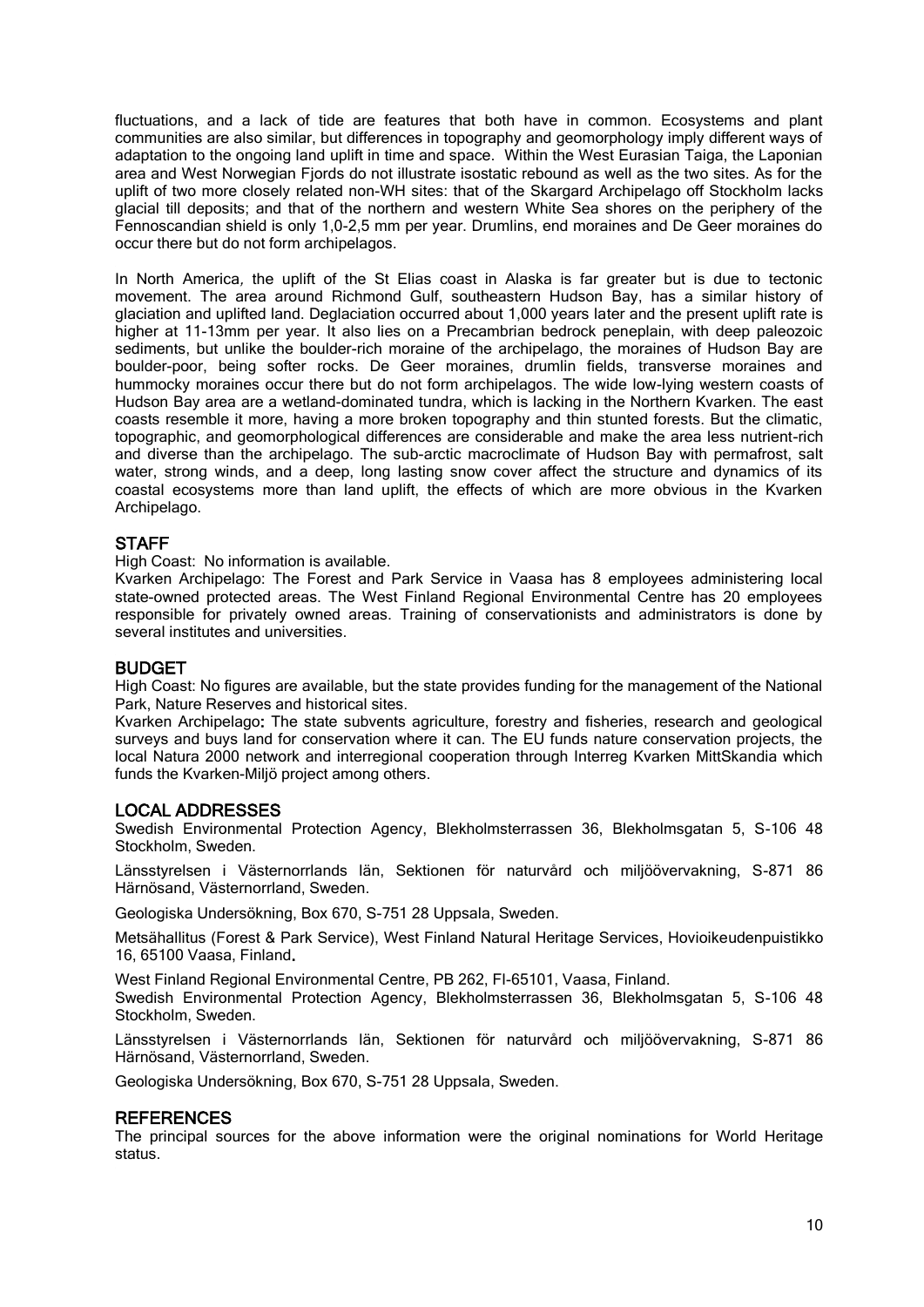Anon. (1998). The High Coast. Nomination by Sweden for inclusion as a Natural Property in the Unesco World Heritage List. 27 pp.

---------- (2003). The High Coast - a World Heritage Site. Vasternorrland County, Sweden.

Bergström, L. (2001). The Northern Kvarken. The Aquatic Environment. West Finland Regional Environmental Centre, Vaasa. (Appendix 3 to Nomination).

Bonn, C. (1996). Landscape Management Plan for the Björköby Area. (In Swedish). Vastra Finlands Miljöcentral, Vaasa. (Appendix 7 to Nomination).

Breilin, O, Kotilainen, A., Nenonen, K., Virransalo, P., Ojalainen, J. & Stén, C-G. (200). Geology Of The Kvarken Archipelago. Geological Survey of Finland. (Appendix 1 to Nomination).

Dingwall, P. (2000). World Heritage Nomination - IUCN Technical Evaluation. The High Coast (Sweden)

IUCN (1999). Addendum to 1999 IUCN Technical Evaluation. IUCN, Gland, Switzerland

Ehlers, J. et al. (1995). Glacial Deposits in Northeastern Europe. Rotterdam.

Eidsvik, H. (1999). 1999 World Heritage Nomination - IUCN Technical Evaluation. The High Coast (Sweden), IUCN, Gland, Switzerland

Höglund, J. et al. (2000). Management and Land-Use Plan for Lappören, Slattskäret, Rönnskären and Kvicksund. (In Swedish). Vastra Finlands Miljöcentral, Vaasa. (Appendix 3 to Nomination).

Ministry of the Environment (MoE) (2005). Proposal of New Boundaries. (Appendix 16 to Nomination).

Ollqvist, S. & Rinkineva-Kantola, L. (2004). The Kvarken Archipelago. Presentation of World Heritage Site as a Transboundary Nomination and Complement to the High Coast World Heritage. Forest and Park Service. [Contains a bibliography of 131 references]

Ollquist, S. (2004). Management and Land-Use Plan for Mickelsörarna-Rödgrynnorna. (In Swedish). Vastra Finlands Miljöcentral, Vaasa.

Pertinniemi, N. (ed.) (2001). Archibal. Plan för Turism och Rekreation i Kvarken. (in Swedish). Vastra Finlands Miljöcentral, Vaasa. (Appendix 7 to Nomination).

Swedish Environmental Protection Agency (1998). Swedish National Parks: Skuleskogen. World Wide Web site:<http://www.environ.se/www-eng/park/eskule.htm>

Swedish EnviroNet (1997). Environment in Västernorrland. web site: http://www.y.lst.se/miljosidor/english/index.html

Västernorrland County Administration (2000). The High Coast: Enclosures to the Swedish Nomination for inclusion as a Natural Property in the UNESCO World Heritage List:

- Freden, K. (2000). The High Coast Glacio-Isostatic Uplift, a Global View. 16 pp.
- Hogberg, L. & Nordin, G. (2000). Rising from the Sea for 10,000 Years. 32 pp.
- Bader, P. (2000). Life in the Sea. 22pp, 50 references.
- Von Stedingk, H, (2000). Cultural Landscape and History. 26 pp., 40 references.
- Hogberg, L. (1999). 5000 Years of Human History. 20 pp.
- Henriksson. M. (2000). Pictures of the High Coast. 29 pp.
- Mascher, J. (2000). *Vegetation and Land Uplift in the High coast*. 33 pp., 70 references.